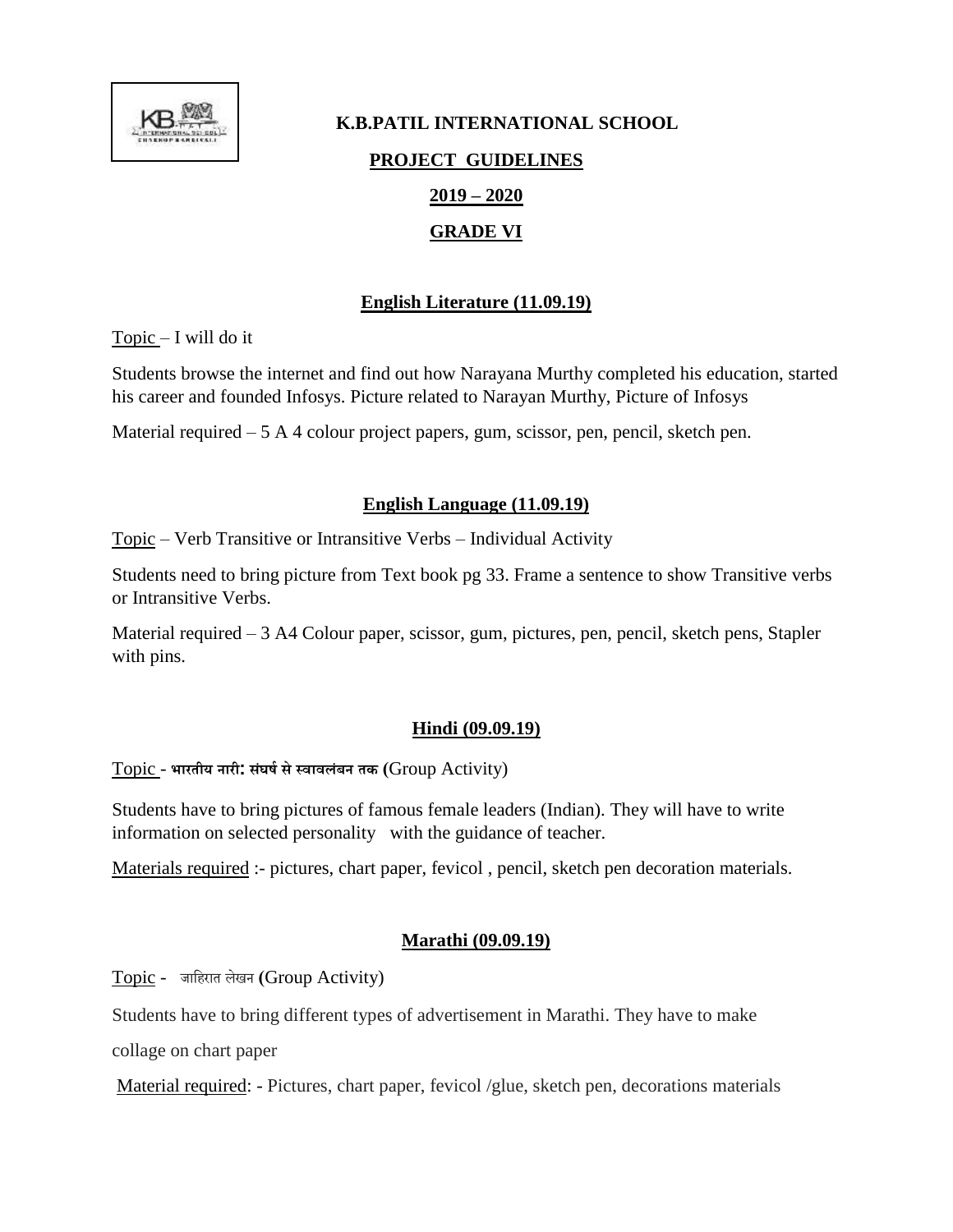#### **Mathematics (16.09.19)**

Topic: Fundamental concepts of geometry, angles, properties of angles, and lines.

Students will make different angles and understand the different types of angles and properties of angles.

Materials Required : Sticks , cardboard sheet, chart paper, color , pencil, glue, scissors.

# **Physics (16.09.19)**

#### Topic : Measurement

Students will measure dimensions of daily life objects. Then make a chart and write, stick pictures of different measuring instruments , different units of measures.

Materials required : measuring tape, scale, foot, arms, hand span, glue, chart paper, scissors.

## **Chemistry (17.09.19)**

Topic- Elements and Compounds – Making Flash Cards [Refer to page no.31 of the textbook for photos of flash cards]

Students will be divided by the teacher into 4 groups and are required to get 1-2 coloured chart papers and coloured sketch pens /glitter pens to make flash cards per group as stated below –

#### **Group 1-**

Red Chart paper to make flash cards of scientific name, symbol and latin name of metals as given on page no. 22 of the textbook.

#### **Group 2-**

Blue Chart paper to make flash cards of scientific name and symbol of non-metals as given on page no. 23 of the textbook.

Green Chart paper to make flash cards of scientific name and symbol of noble gases as given on page no. 23 of the textbook.

#### **Group 3-**

Orange Chart paper to make flash cards of scientific name and formula of diatomic, triatomic, polyatomic molecules and molecules of different elements as given on page no. 25 of the textbook.

Yellow Chart paper to make flash cards of scientific name and symbol of radicals as given on page no. 28 of the textbook.